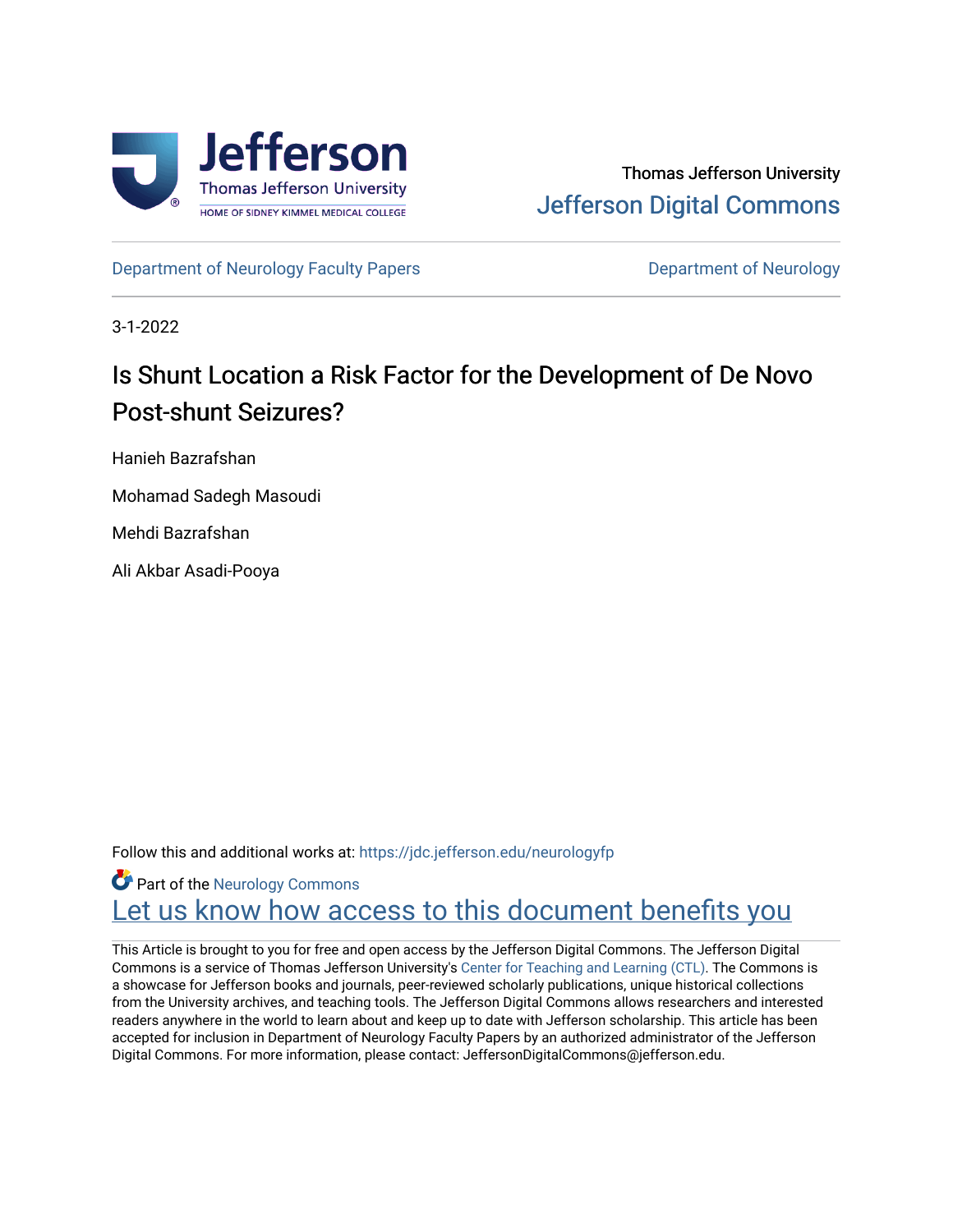# **Is Shunt Location a Risk Factor for the Development of** *De Novo* **Post-shunt Seizures?**

Hanieh Bazrafshan<sup>1</sup>, MD;<sup>®</sup> Mohamad Sadegh Masoudi<sup>1</sup>, MD; Mehdi Bazrafshan<sup>1</sup>, MD; Ali Akbar Asadi-Pooya<sup>1,2</sup>, M[D](https://orcid.org/0000-0002-2598-7601)<sub>o</sub>

1 Epilepsy Research Center, Shiraz University of Medical Sciences, Shiraz, Iran; 2 Jefferson Comprehensive Epilepsy Center, Department of Neurology, Thomas Jefferson University, Philadelphia, Pennsylvania, PA, USA

#### **Correspondence:**

Ali Akbar Asadi-Pooya, MD; Epilepsy Research Center, Shiraz University of Medical Sciences, Zand Blvd., Postal Code: 71437-34719, Shiraz, Iran **Tel:** +98 9352274990 **Fax:** +98 71 36125062 **Email:** aliasadipooya@yahoo.com Received: 21 October 2020 Revised: 19 November 2020 Accepted: 13 March 2021

The comorbidity of epilepsy and hydrocephalus (HC) is mainly due to the underlying etiology; however, the treatment (i.e., shunting procedure) has also been implicated in the development of epilepsy in some patients.

### **What's New**

*• De novo* post-shunt seizures are common occurrences. However, shunt location is not a significant risk factor for the development of *de novo* post-shunt seizures.

#### **Abstract**

**Background:** While ventriculo-extracranial shunting procedures have been the standard treatment option for hydrocephalus for a long time, their long-term morbidity, including the development of post-shunt *de novo* seizures, should be taken into account. This study aimed to investigate the rate and risk factors of the occurrence of *de novo* post-shunt seizures in patients with hydrocephalus.

**Methods:** In this retrospective longitudinal study, all patients with hydrocephalus who had ventriculo-peritoneal shunt insertion from 2014 to 2017 at Namazi Hospital, (Shiraz, Iran) were studied. Phone calls were made to all patients to obtain their postoperative seizure outcome and other data (e.g., sex, age at surgery, shunt insertion location, history of seizures before surgery, history of seizures after surgery, any other type of brain surgery, and the etiology of their hydrocephalus). The Pearson Chi Square was used for the analysis of binary variable (e.g., sex) differences, and the *t* test for the analysis of differences in the means of numerical variables (e.g., age). Bonferroni correction tests were also utilized. P values less than 0.05 were considered significant.

**Results:** A total of 114 patients were included in the study. Overall, 68 (60%) patients had a frontal location of shunt insertion and 46 (40%) had a parietal site. Twenty-four (21%) patients reported experiencing *de novo* post-shunt seizures, 15 of which had a frontal location and nine a parietal location for shunt insertion  $(P=0.824)$ .

**Conclusion:** *De novo* post-shunt seizures are common occurrences. However, shunt location is not a significant risk factor for the development of *de novo* post-shunt seizures.

Please cite this article as: Bazrafshan H, Masoudi MS, Bazrafshan M, Asadi-Pooya AA. Is Shunt Location a Risk Factor for the Development of *De Novo* Post-shunt Seizures? Iran J Med Sci. 2022;47(2):139-142. doi: 10.30476/ IJMS.2021.88641.1934.

# **What's Known Keywords** ● **Brain ● Epilepsy ● Seizures ● Neurosurgery**

#### **Introduction**

Hydrocephalus (HC) is a cerebrospinal fluid (CSF) physiology disorder that causes abnormal enlargement of the cerebral ventricles. This disorder has various etiologies.<sup>1</sup> Congenital hydrocephalus, which frequently involves aqueduct stenosis, has a genetic etiology. Hydrocephalus can also be acquired, mainly as a result of pathological events affecting ventricular outflow, subarachnoid space function, or cerebral venous compliance. Treatment strategies may include shunt and endoscopic approaches.1 Epilepsy is a major comorbidity in patients with HC and may have a serious impact on their outcomes.<sup>2</sup> The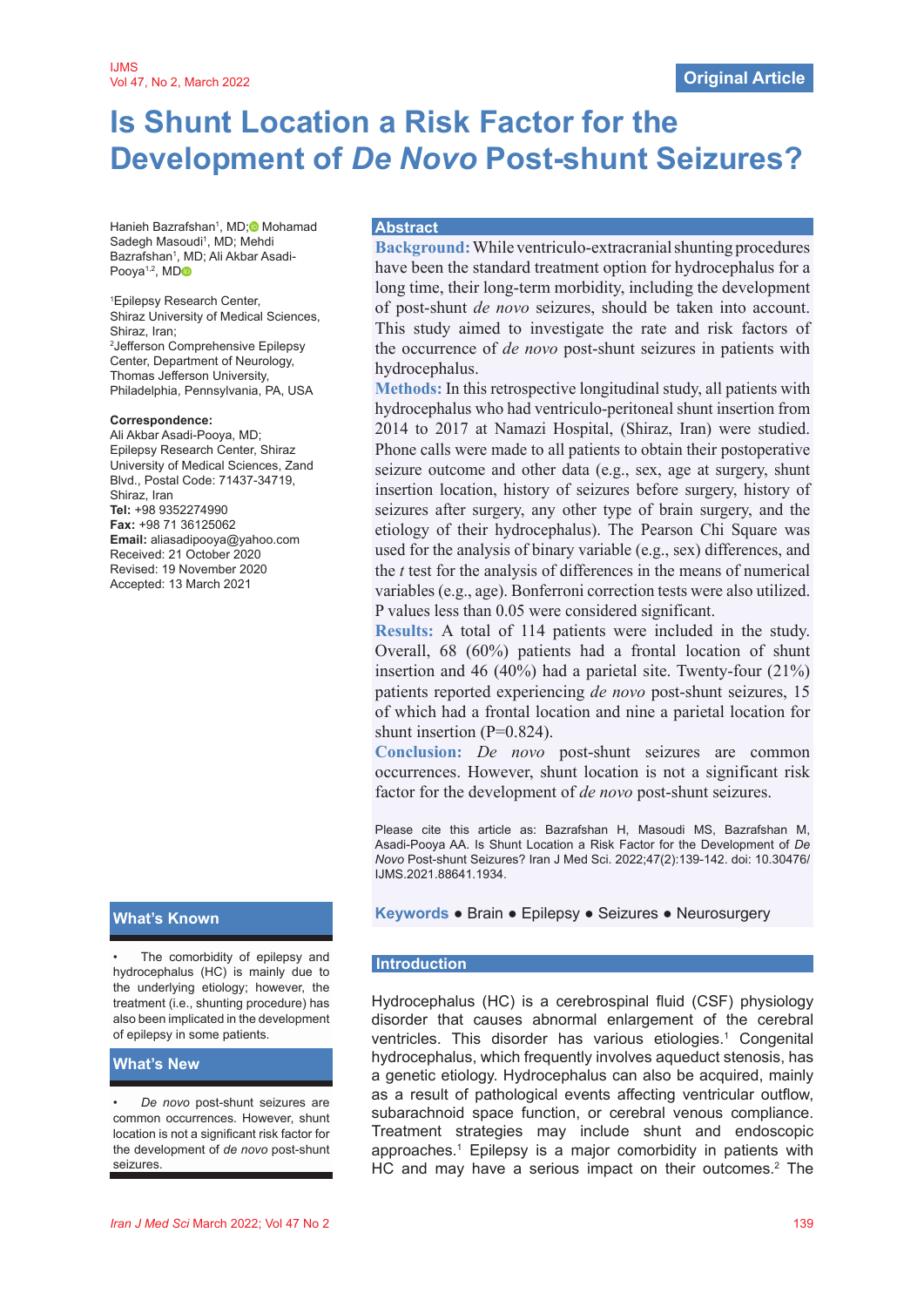comorbidity of epilepsy and HC is mainly due to the underlying etiology. However, the treatment (i.e., shunting procedure) has also been implicated in the development of epilepsy in some patients.2-5 Despite the reproducibility of the observation of post-shunt *de novo* seizure occurrences in multiple studies. $2-6$  the risk factors associated with such sequelae are contradictory in previous studies. For example, one study suggested that shunt location is very important.3 This observation was not reproduced in any other study.4 While ventriculo-extracranial shunting procedures have been the standard treatment option for HC for a long time, $1, 2$  their long-term morbidity, including the development of post-shunt *de novo* seizures, should be taken into account.

The current study aimed to investigate the rate and risk factors of the occurrence of *de novo* post-shunt seizures in patients with HC. In specific, we hypothesized that shunt location is a significant risk factor for the development of *de novo* post-shunt seizures in patients with HC. The answer to this question could have significant practical implications.

#### **Patients and Methods**

The study was approved by the Review Board and the Ethics committee of Shiraz University of Medical Sciences (code: IR.SUMS. REC.1398.1287). In the current retrospective longitudinal study, all patients with HC who had ventriculo-peritoneal shunt insertion between 2014 and 2017 at Namazi Hospital, (Shiraz, Iran) were studied. There were no exclusion criteria at this stage. In the initial phase, we reviewed their medical records to obtain detailed clinical information such as sex, age at surgery, shunt insertion location, history of seizures before surgery, history of seizures after surgery, any other type of brain surgery, and the etiology of their HC. The shunt insertion location criteria were not known in this retrospective study (it was based on the decision of treating neurosurgeons). In the second phase, the neurologist, the first author, made phone calls with all the patients to verify their medical information, as well as to obtain their postoperative seizure outcome (occurrence and frequency of seizures). The patients were asked if they agreed to share their information over the phone (no written consent was obtained). Patients who did not respond to our phone call, those not willing to participate, and patients who reported having seizures before their surgery were excluded. All data has been kept confidential.

Relevant clinical variables were summarized descriptively to characterize the study population.

### *Statistical Analysis*

IBM-SPSS statistics (version 25, IBM Corp.- USA) was used for statistical analyses. Fisher's Exact test was used for the analysis of binary variable (e.g., sex) differences. The *t* test was used for the analysis of differences in the means of numerical variables (e.g., age), and Bonferroni correction tests were applied for statistical analyses. P values less than 0.05 were considered significant.

#### **Results**

A total of 114 patients [48 women (42%) and 66 men (58%)] met the inclusion criteria and entered the study. Their mean age at the time of the shunt surgery was 46±101 months (range: 0-79 years) and their postoperative follow-up period was 38±10 months (range: 2-5 years). Overall, 68 (60%) patients had a frontal location of shunt insertion, and 46 (40%) had a parietal site. Twenty-four (21%) patients reported experiencing *de novo* post-shunt seizure(s). There was no difference between frontal versus parietal shunt locations (P=0.824). Factors that were potentially associated with the occurrence of *de novo* post-shunt seizures are shown in table 1. Among the 24 patients who reported experiencing *de novo* post-shunt seizures, three had a single seizure, six had well-controlled

| Table 1: Factors potentially associated with the occurrence of de novo post-shunt epileptic seizures |            |                                                      |                                                         |                    |
|------------------------------------------------------------------------------------------------------|------------|------------------------------------------------------|---------------------------------------------------------|--------------------|
| Variable                                                                                             |            | Patients with de novo post-<br>shunt seizures (N=24) | Patients without de novo post-<br>shunt seizures (N=90) | P value            |
| Sex                                                                                                  | Female     | 3(13%)                                               | 45 (50%)                                                | 0.001 <sup>1</sup> |
|                                                                                                      | Male       | 21 (87%)                                             | 45 (50%)                                                |                    |
| Age at surgery (Mean±SD) (month)                                                                     |            | $56 \pm 62$                                          | $43 \pm 109$                                            | $0.585^{2}$        |
| Etiology of hydrocephalus                                                                            | Congenital | 10 (42%)                                             | 59 (66%)                                                | 0.058 <sup>1</sup> |
|                                                                                                      | Acquired   | 14 (58%)                                             | 31(34%)                                                 |                    |
| Other brain surgery                                                                                  |            | 6(25%)                                               | 15 (17%)                                                | 0.3791             |
| Shunt location                                                                                       | Frontal    | 15 (63%)                                             | 53 (59%)                                                | 0.8181             |
|                                                                                                      | Parietal   | 9(37%)                                               | 37 (41%)                                                |                    |

\*After Bonferroni correction, significant predictive value is 0.01. 1 Fisher's Exact test; 2 *t* test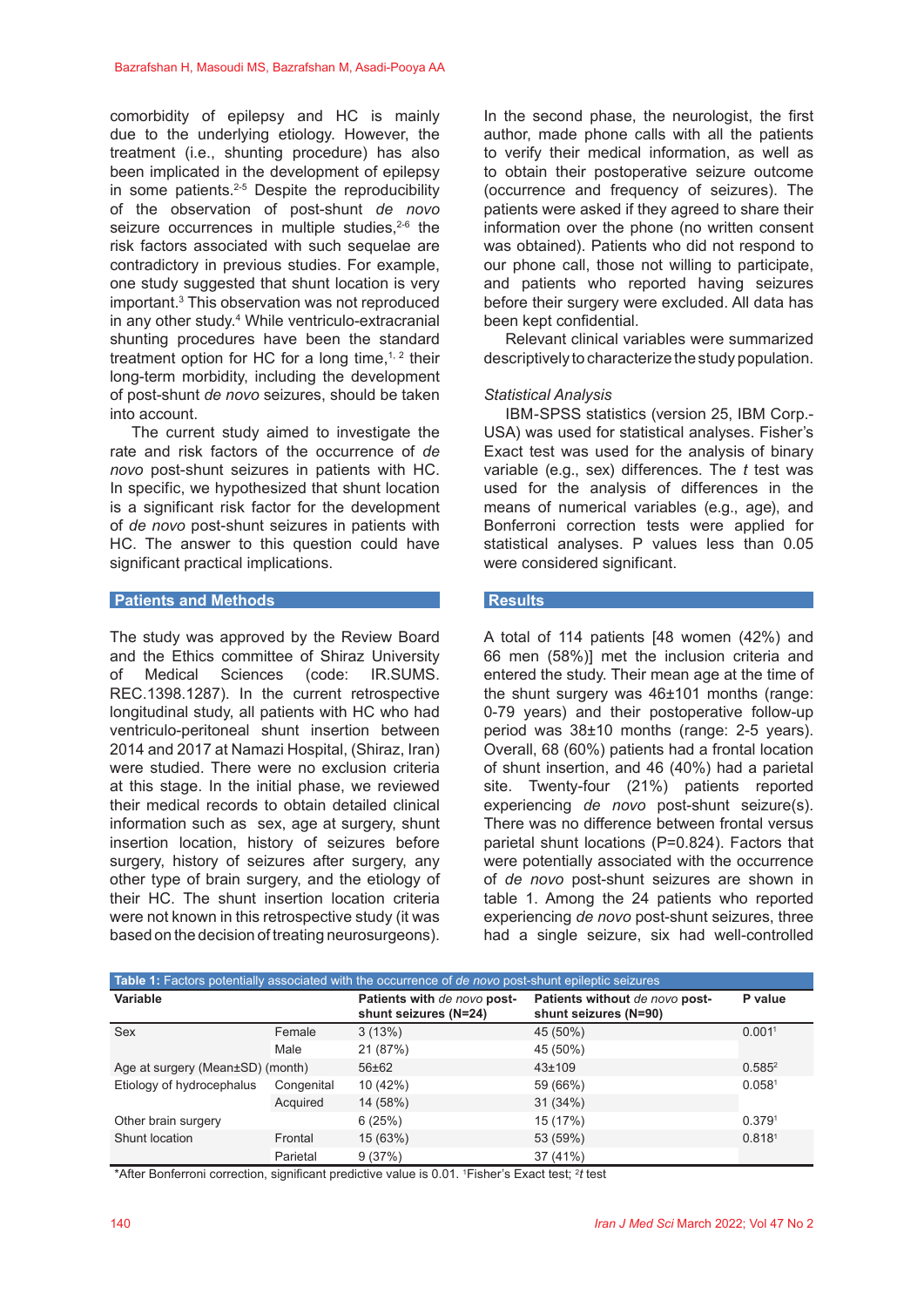seizures (i.e., no seizure in the past 12 months), and 15 had uncontrolled seizures (i.e., having seizures in the past 12 months despite receiving antiepileptic drugs for 13 months or after the discontinuation of their drugs in two months).

#### **Discussion**

In this study, we observed that *de novo* seizures occur in 21% of patients with HC, who receive ventriculo-extracranial shunting procedures. This rate is similar to that in one previous report,<sup>5</sup> while it is higher in another study.<sup>3</sup> The development of *de novo* post-shunt seizures could be directly related to shunt implantation.5 *De novo* seizures may also happen following other types of brain surgery.<sup>7-10</sup> This observation has significant clinical and practical implications. First, it is reasonable to consider using alternative CSF diversionary techniques, when they are clinically appropriate,<sup>3</sup> or using alternative procedures, such as endoscopic third ventriculostomy (ETV), to treat HC, when anatomically possible.<sup>5</sup> In newborns with HC, initial treatment with ETV is preferable to the implantation of a shunt. In adults with HC, ETV failed sooner than shunt therapy; nonetheless, ETV was more efficient.<sup>11</sup> In addition, the incidence of complications and mortality is higher with the shunting procedure.<sup>12</sup> Secondly, it is important to identify the risk factors that predispose patients with HC to the development of *de novo* post-shunt seizures. Many studies have previously tried to provide a list of these risk factors.<sup>2-6</sup> The most consistent risk factor for the development of *de novo* post-shunt seizures in the literature is shunt complications (e.g., shunt infection).<sup>5</sup> We did not investigate shunt complications in our study.

Shunt location was not a significant risk factor for the development of *de novo* post-shunt seizures in patients with HC in our study. One previous study suggested that shunt location is important in the development of *de novo* postshunt seizures in patients with HC.<sup>3</sup> However, this observation was not reproduced in any other study.4 A recent study comparing complications and revision rates following frontal versus parietal approaches for ventricular shunt placement in patients with idiopathic normal pressure HC found that shunt location may not have a significant impact on complications and revision rates, and either approach is reasonable.<sup>13</sup> This is consistent with our findings.

We observed that sex was a significant risk factor for the development of *de novo* post-shunt seizures in patients with HC. The development rate of *de novo* post-shunt seizures in men (32%) was five times higher than in women (6%). In one previous study, the authors observed that men had greater odds for multiple revisions than women.14 The relationship between male sex and shunt complications/sequels is an intriguing observation and should be explored in future studies.

Age at the time of the shunting procedure was not associated with the development of *de novo* post-shunt seizures in our study. This is consistent with the findings of a previous study.3 Etiology of HC was not associated with the development of *de novo* post-shunt seizures in our study either. Similarly, one study has suggested that there is no significant association between shunt malfunction and the etiology of the HC or patient's age.<sup>15</sup> However, the association between the original cause of HC and the development rate of epilepsy is a controversial issue in the literature.<sup>5</sup> This issue should be resolved in future studies.

Our study has a limitation; the retrospective design of our study restricted our ability to differentiate between *de novo* post-shunt provoked versus unprovoked seizures. In addition, we did not investigate some of the potentially important risk factors, including shunt complications.

# **Conclusion**

In conclusion, *de novo* post-shunt seizures are common occurrences and require serious attention. When possible, it is reasonable to consider using alternative techniques instead of ventriculo-extracranial shunting procedures. If performing ventriculo-extracranial shunting procedures is mandatory, it is important to try to prevent and minimize the risk factors for the development of *de novo* post-shunt seizures. It seems that shunt location is not a significant risk factor for the development of *de novo* post-shunt seizures in patients with HC.

#### **Acknowledgment**

This study was supported by the National Institute for Medical Research Development (Grant No. 987669). We also thank the Neuroscience Research Center affiliated with Shiraz University of Medical Sciences (Shiraz, Iran) for supporting this study.

## **Authors' Contribution**

H.B: Acquisition, analysis, and interpretation of data, revising it critically for important intellectual content; M.S.M: Acquisition, analysis, and interpretation of data, revising it critically for